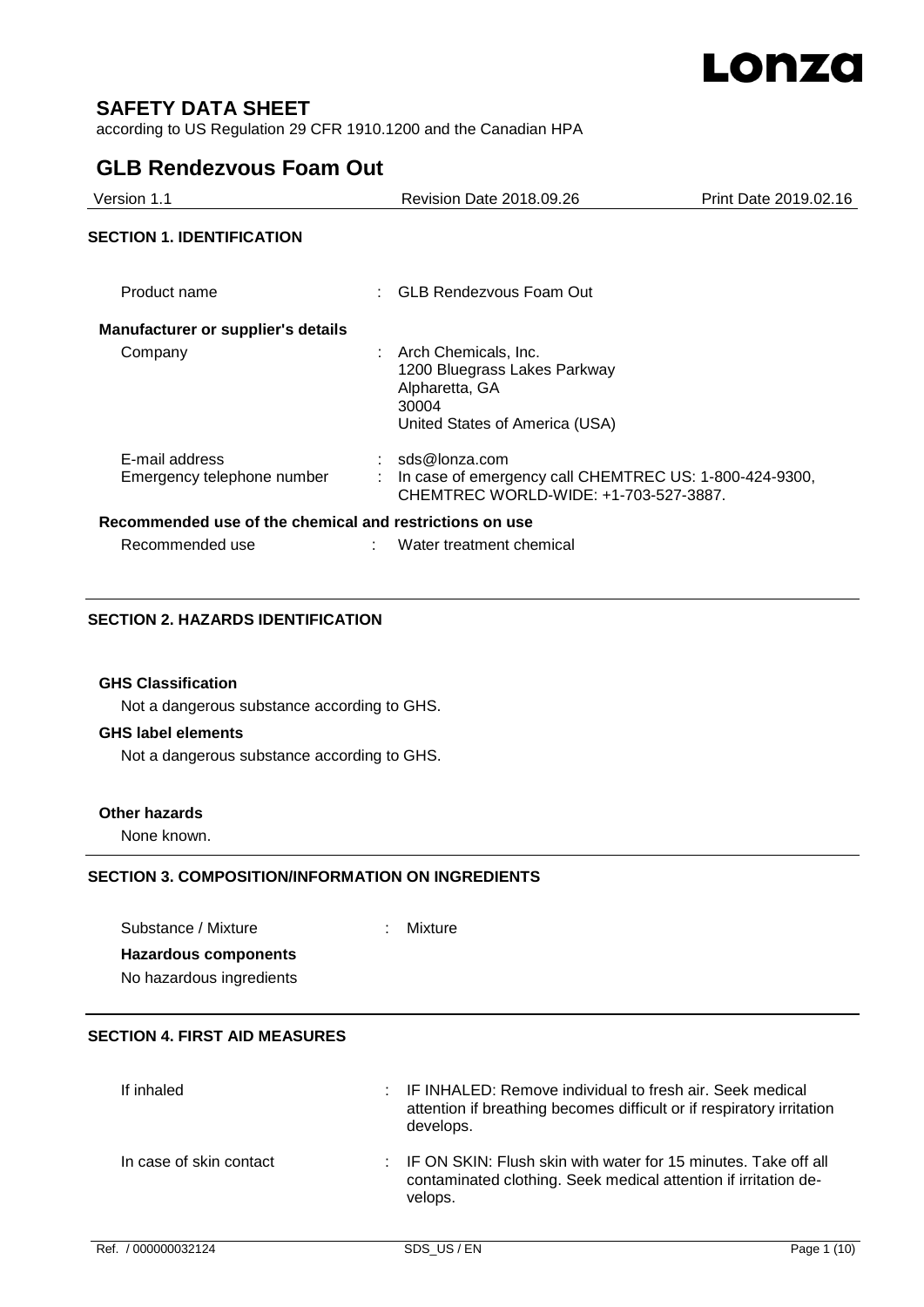# Lonza

# **GLB Rendezvous Foam Out**

| In case of eye contact                                           | : IF IN EYES: Flush eyes with plenty of water for at least 15<br>minutes. Seek medical attention if irritation develops.                                  |
|------------------------------------------------------------------|-----------------------------------------------------------------------------------------------------------------------------------------------------------|
| If swallowed                                                     | IF SWALLOWED: Immediately drink water to dilute. Seek<br>medical attention if symptoms develop. Never give anything<br>by mouth to an unconscious person. |
| Most important symptoms and ef-<br>fects, both acute and delayed | None known.                                                                                                                                               |

# **SECTION 5. FIREFIGHTING MEASURES**

| Suitable extinguishing media         | Use extinguishing measures that are appropriate to local cir-<br>cumstances and the surrounding environment.                                                                                                                                  |
|--------------------------------------|-----------------------------------------------------------------------------------------------------------------------------------------------------------------------------------------------------------------------------------------------|
| Specific hazards during firefighting | Material will not ignite or burn.                                                                                                                                                                                                             |
| Further information                  | Use water spray to cool unopened containers.<br>In case of fire, use normal fire-fighting equipment and the<br>personal protective equipment recommended in Section 8 to<br>include a NIOSH approved self-contained breathing appa-<br>ratus. |

# **SECTION 6. ACCIDENTAL RELEASE MEASURES**

| Personal precautions, protective<br>equipment and emergency proce-<br>dures | Use the personal protective equipment recommended in Sec-<br>tion 8 and a NIOSH approved self-contained breathing appa-<br>ratus.<br>Prevent further leakage or spillage if safe to do so.<br>Use personal protective equipment as required.<br>Evacuate personnel to safe areas. |
|-----------------------------------------------------------------------------|-----------------------------------------------------------------------------------------------------------------------------------------------------------------------------------------------------------------------------------------------------------------------------------|
| Environmental precautions                                                   | The product should not be allowed to enter drains, water<br>courses or the soil.                                                                                                                                                                                                  |
| Methods and materials for contain-<br>ment and cleaning up                  | Contain spillage, soak up with non-combustible absorbent<br>material, (e.g. sand, earth, diatomaceous earth, vermiculite)<br>and transfer to a container for disposal according to local /<br>national regulations (see section 13).                                              |
| <b>SECTION 7. HANDLING AND STORAGE</b>                                      |                                                                                                                                                                                                                                                                                   |
| Advice on safe handling                                                     | : Do not take internally.<br>Avoid contact with skin, eyes and clothing.<br>If in eyes or on skin, rinse well with water.                                                                                                                                                         |

Avoid breathing vapours, mist or gas.

Conditions for safe storage : Store in a cool, dry and well ventilated place. Isolate from incompatible materials.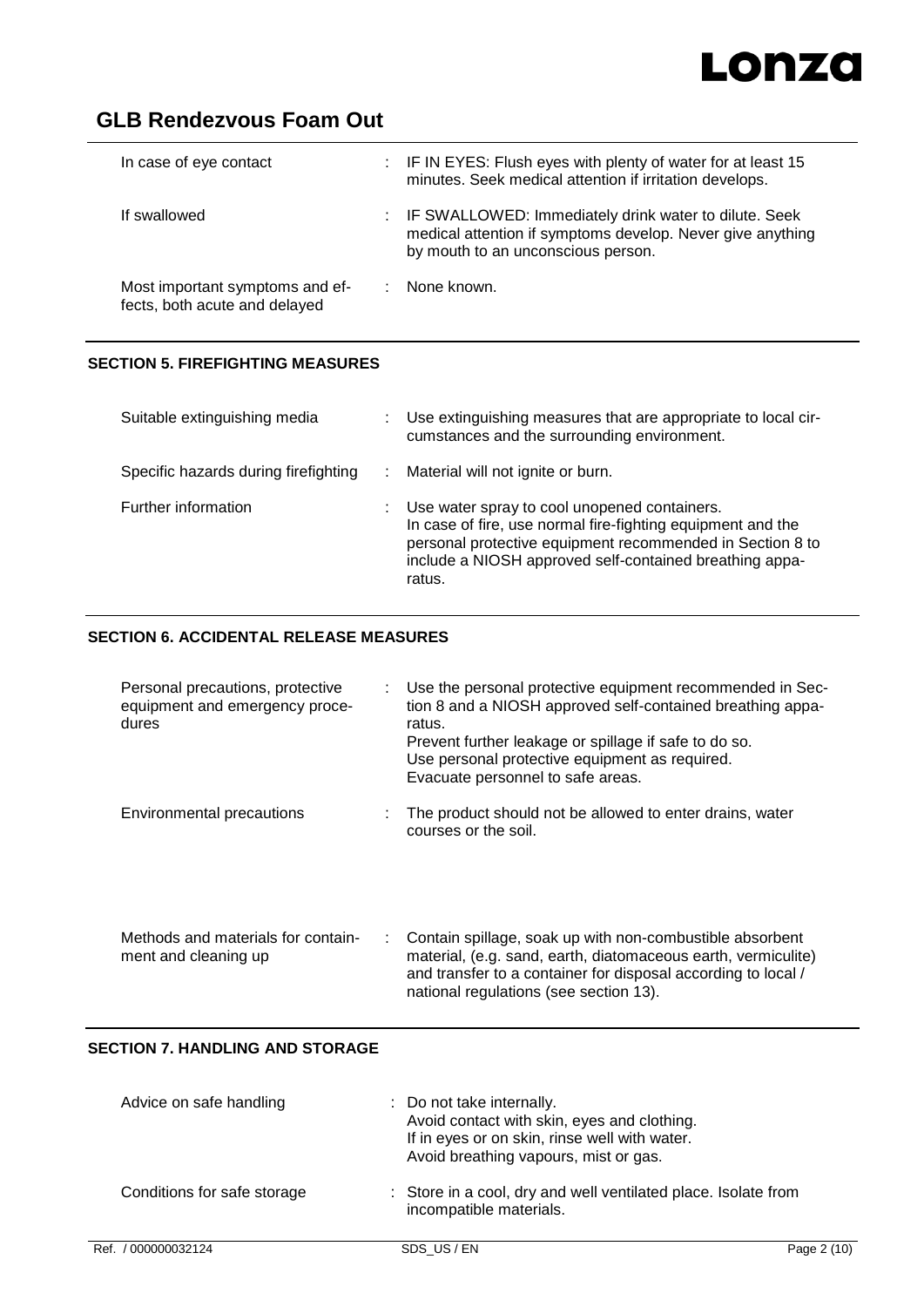| Materials to avoid |  | : Refer to Section 10, "Incompatible Materials." |
|--------------------|--|--------------------------------------------------|
|--------------------|--|--------------------------------------------------|

# **SECTION 8. EXPOSURE CONTROLS/PERSONAL PROTECTION**

# **Components with workplace control parameters** Contains no substances with occupational exposure limit values. Contains no substances with occupational exposure limit values. **Engineering measures** : No exposure limits exist for the constituents of this product. Additional ventilation beyond that of general exhaust is not normally required. **Personal protective equipment** Respiratory protection : Respiratory protection not normally needed.

Hand protection

| Remarks                  | Impervious gloves                  |
|--------------------------|------------------------------------|
| Eye protection           | : Safety glasses with side-shields |
| Skin and body protection | Impervious clothing                |

# **SECTION 9. PHYSICAL AND CHEMICAL PROPERTIES**

| Appearance                   | ÷  | liquid                                                                           |
|------------------------------|----|----------------------------------------------------------------------------------|
| Colour                       | ÷  | no data available                                                                |
| Odour                        | ÷  | no data available                                                                |
| <b>Odour Threshold</b>       | ÷  | no data available                                                                |
| рH                           | ÷  | $6.0 - 7.0$                                                                      |
| Melting point/freezing point |    | no data available                                                                |
| Boiling point/boiling range  | ÷. | 212 °F / 100 °C                                                                  |
| Flash point                  | ÷  | no data available                                                                |
| Evaporation rate             | ÷  | no data available                                                                |
| Flammability (solid, gas)    |    | Product is not known to be flammable, combustible, pyrophor-<br>ic or explosive. |
| Flammability (liquids)       |    | no data available                                                                |
| Self-ignition                |    | : no data available                                                              |
| Upper explosion limit        |    | no data available                                                                |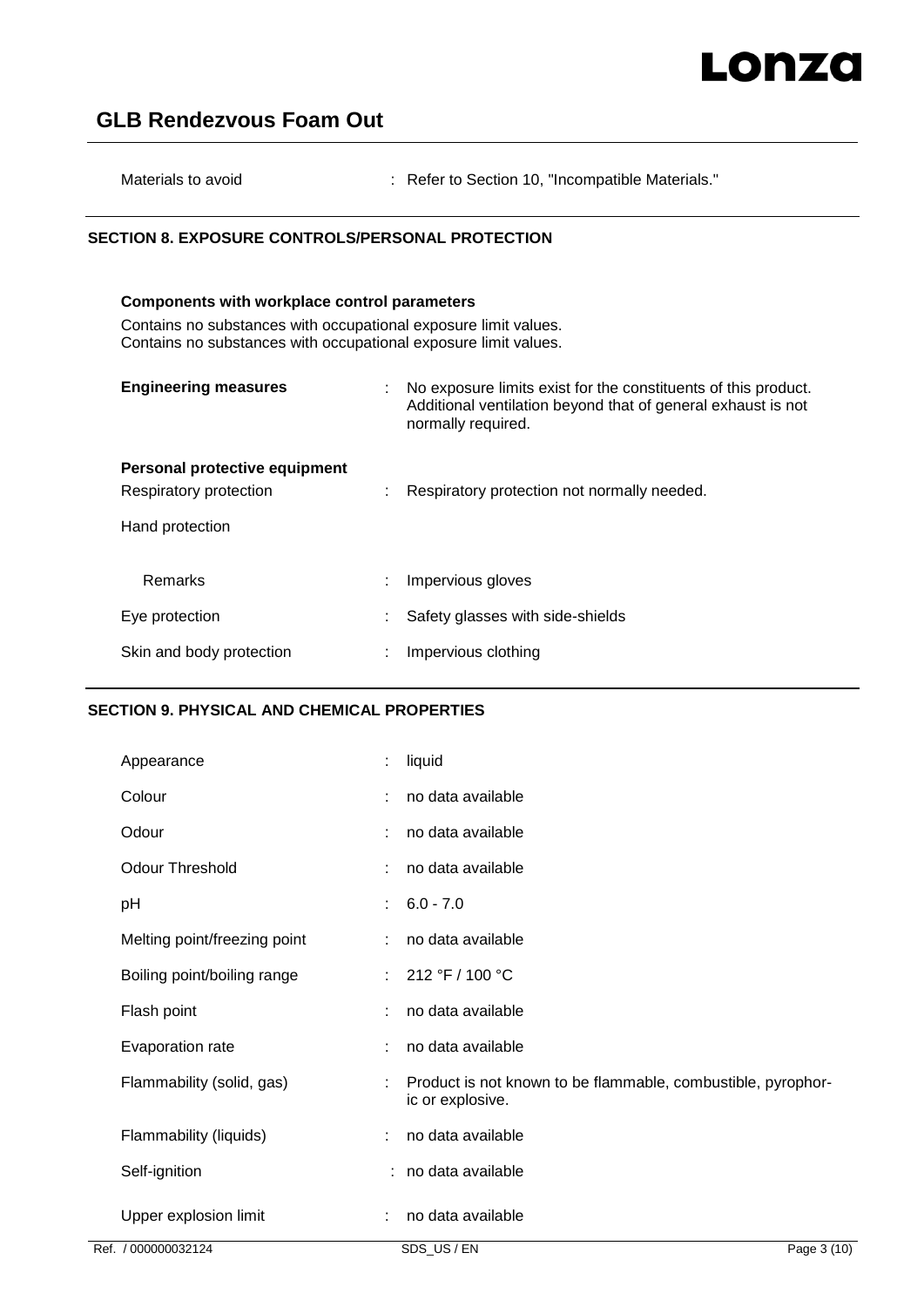| Lower explosion limit                    | t in | no data available     |
|------------------------------------------|------|-----------------------|
| Vapour pressure                          |      | no data available     |
| Relative vapour density                  | t.   | no data available     |
| Relative density                         | t.   | 1.0 (68 °F / 20 °C)   |
| Bulk density                             |      | no data available     |
| Water solubility                         | t.   | soluble in cold water |
| Partition coefficient: n-octanol/water : |      | Not applicable        |
| Auto-ignition temperature                | t.   | no data available     |
| Decomposition temperature                | t.   | no data available     |
| Viscosity, dynamic                       | t.   | no data available     |
| Viscosity, kinematic                     |      | no data available     |

# **SECTION 10. STABILITY AND REACTIVITY**

| Possibility of hazardous reactions | Stable under normal conditions. |
|------------------------------------|---------------------------------|
| Conditions to avoid                | Heat                            |
| Incompatible materials             | Oxidizing agents                |
| Hazardous decomposition products   | Carbon oxides<br>Silicone       |

# **SECTION 11. TOXICOLOGICAL INFORMATION**

Information on likely routes of expo- : sure

> This product will not exert a significant adverse effect to health from any route of exposure.

# **Acute toxicity**

| 1199191911911                                         |                                                              |
|-------------------------------------------------------|--------------------------------------------------------------|
| Acute oral toxicity                                   | : LD50 (Rat): Believed to be $>$ 5,000 mg/kg                 |
| Acute inhalation toxicity                             | LC50 (Rat): Believed to be $> 44$ mg/l<br>Exposure time: 1 h |
| Acute dermal toxicity                                 | LD50 (Rabbit): Believed to be $> 2,000$ mg/kg                |
| Acute toxicity (other routes of admin-:<br>istration) | Remarks: There are no known or reported target organ effects |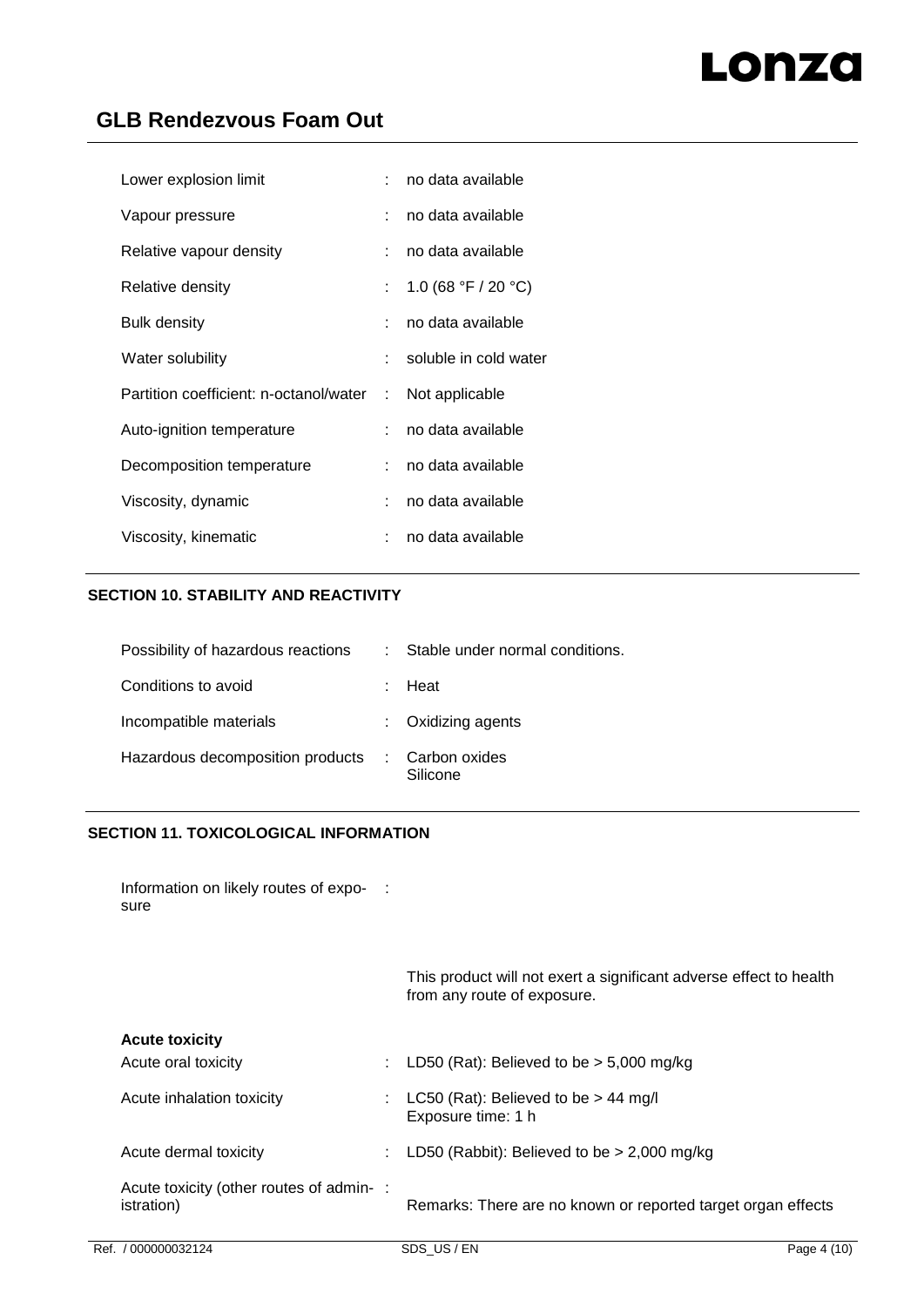from acute exposure.

### **Skin corrosion/irritation**

Remarks: Not expected to cause irritation.

### **Serious eye damage/eye irritation**

Result: No eye irritation

## **Respiratory or skin sensitisation**

Remarks: This material is not known or reported to be a skin or respiratory sensitizer. The active ingredient in this product tested negative for skin sensitization in humans and laboratory animals.

### **Carcinogenicity**

| <b>IARC</b>  | No component of this product present at levels greater than or<br>equal to 0.1% is identified as probable, possible or confirmed<br>human carcinogen by IARC.<br>No component of this product present at levels greater than or<br>equal to 0.1% is identified as probable, possible or confirmed<br>human carcinogen by IARC. |
|--------------|--------------------------------------------------------------------------------------------------------------------------------------------------------------------------------------------------------------------------------------------------------------------------------------------------------------------------------|
| <b>OSHA</b>  | No component of this product present at levels greater than or<br>equal to 0.1% is on OSHA's list of regulated carcinogens.<br>No component of this product present at levels greater than or<br>equal to 0.1% is on OSHA's list of regulated carcinogens.                                                                     |
| <b>NTP</b>   | No component of this product present at levels greater than or<br>equal to 0.1% is identified as a known or anticipated carcino-<br>gen by NTP.<br>No component of this product present at levels greater than or<br>equal to 0.1% is identified as a known or anticipated carcino-<br>gen by NTP.                             |
| <b>ACGIH</b> | No component of this product present at levels greater than or<br>equal to 0.1% is identified as a carcinogen or potential carcin-<br>ogen by ACGIH.<br>No component of this product present at levels greater than or<br>equal to 0.1% is identified as a carcinogen or potential carcin-<br>ogen by ACGIH.                   |

## **Repeated dose toxicity**

Remarks: Not known or reported to cause subchronic or chronic toxicity.

### **Further information**

Remarks: no data available

# **SECTION 12. ECOLOGICAL INFORMATION**

## **Ecotoxicity**

no data available

# **Persistence and degradability**

no data available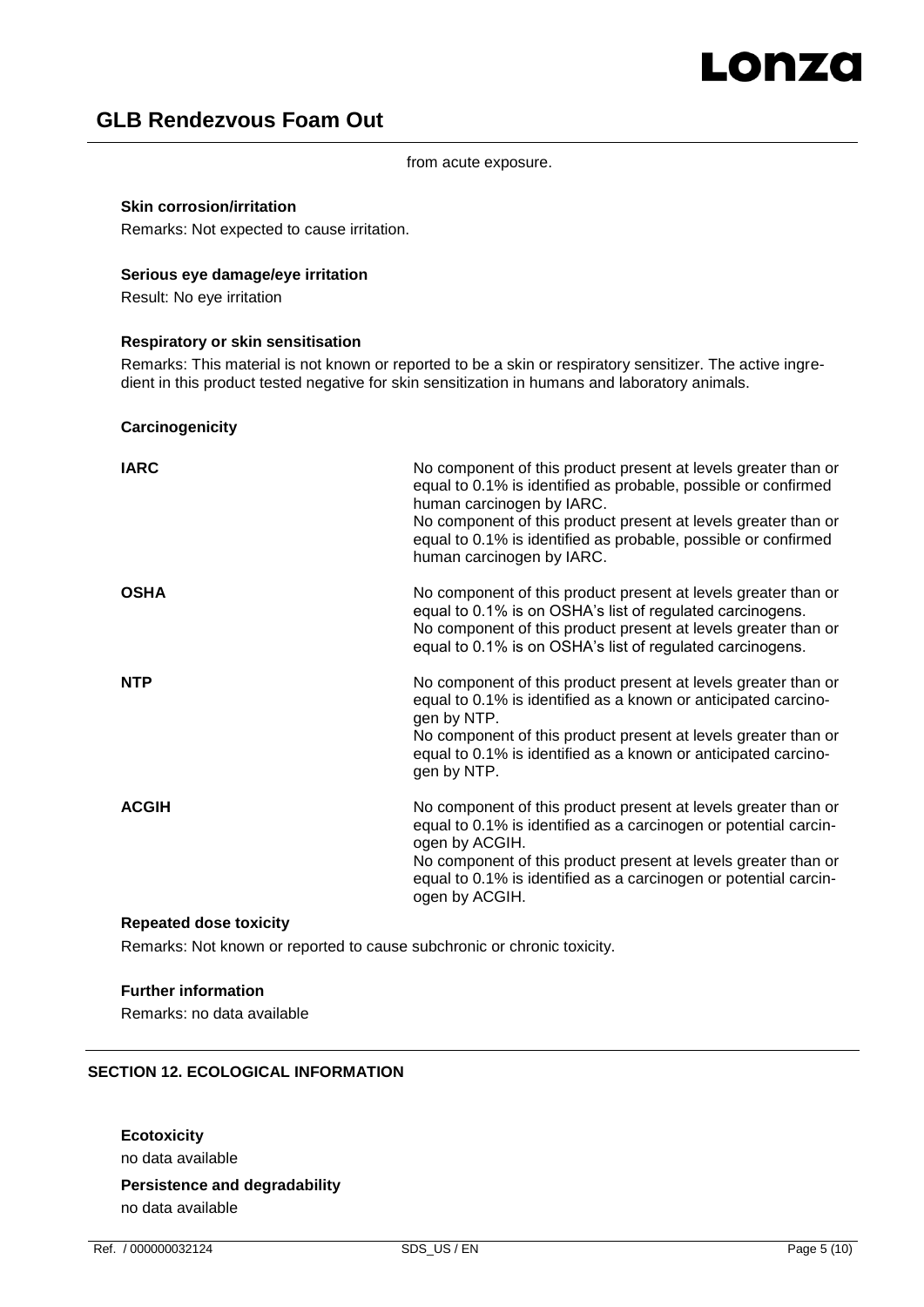# Lonza

# **GLB Rendezvous Foam Out**

| <b>Bioaccumulative potential</b><br>no data available |                                                                                                                                                                                                                                                                                                               |
|-------------------------------------------------------|---------------------------------------------------------------------------------------------------------------------------------------------------------------------------------------------------------------------------------------------------------------------------------------------------------------|
| <b>Mobility in soil</b><br>no data available          |                                                                                                                                                                                                                                                                                                               |
| Other adverse effects                                 |                                                                                                                                                                                                                                                                                                               |
| Ozone-Depletion Potential                             | Regulation: US. EPA Clean Air Act (CAA) Section 602 Ozone-<br>Depleting Substances (40 CFR 82, Subpt. A, App A & B)<br>Remarks: This product neither contains, nor was manufac-<br>tured with a Class I or Class II ODS as defined by the U.S.<br>Clean Air Act Section 602 (40 CFR 82, Subpt. A, App.A + B). |
|                                                       | Regulation: US. EPA Clean Air Act (CAA) Section 602 Ozone-<br>Depleting Substances (40 CFR 82, Subpt. A, App A & B)<br>Remarks: This product neither contains, nor was manufac-<br>tured with a Class I or Class II ODS as defined by the U.S.<br>Clean Air Act Section 602 (40 CFR 82, Subpt. A, App.A + B). |
| Additional ecological information                     | Practically non-toxic to fish and other aquatic organisms. The<br>÷.<br>acute 96 hr. LC50 of the active ingredient in this product to<br>fathead minnows is $> 1,000$ mg/l.                                                                                                                                   |

# **SECTION 13. DISPOSAL CONSIDERATIONS**

| <b>Disposal methods</b> |                                                                                                                                                                                                                                                                                                                                                                                                      |
|-------------------------|------------------------------------------------------------------------------------------------------------------------------------------------------------------------------------------------------------------------------------------------------------------------------------------------------------------------------------------------------------------------------------------------------|
| Waste from residues     | If this product becomes a waste, it DOES NOT meet the crite-<br>t.<br>ria of a hazardous waste as defined under 40 CFR 261, in that<br>it does not exhibit the characteristics of hazardous waste of<br>Subpart C, nor is it listed as a hazardous waste under Subpart<br>D.<br>As a nonhazardous liquid waste, it should be disposed of in<br>accordance with local, state and federal regulations. |

# **SECTION 14. TRANSPORT INFORMATION**

| DOT |                               | ٠ | Not dangerous goods |
|-----|-------------------------------|---|---------------------|
|     | UN number                     |   | $:$ Not applicable  |
|     | Proper shipping name          |   | : Not applicable    |
|     | <b>Transport hazard class</b> |   | : Not applicable    |
|     | <b>Packing group</b>          |   | : Not applicable    |
|     |                               |   |                     |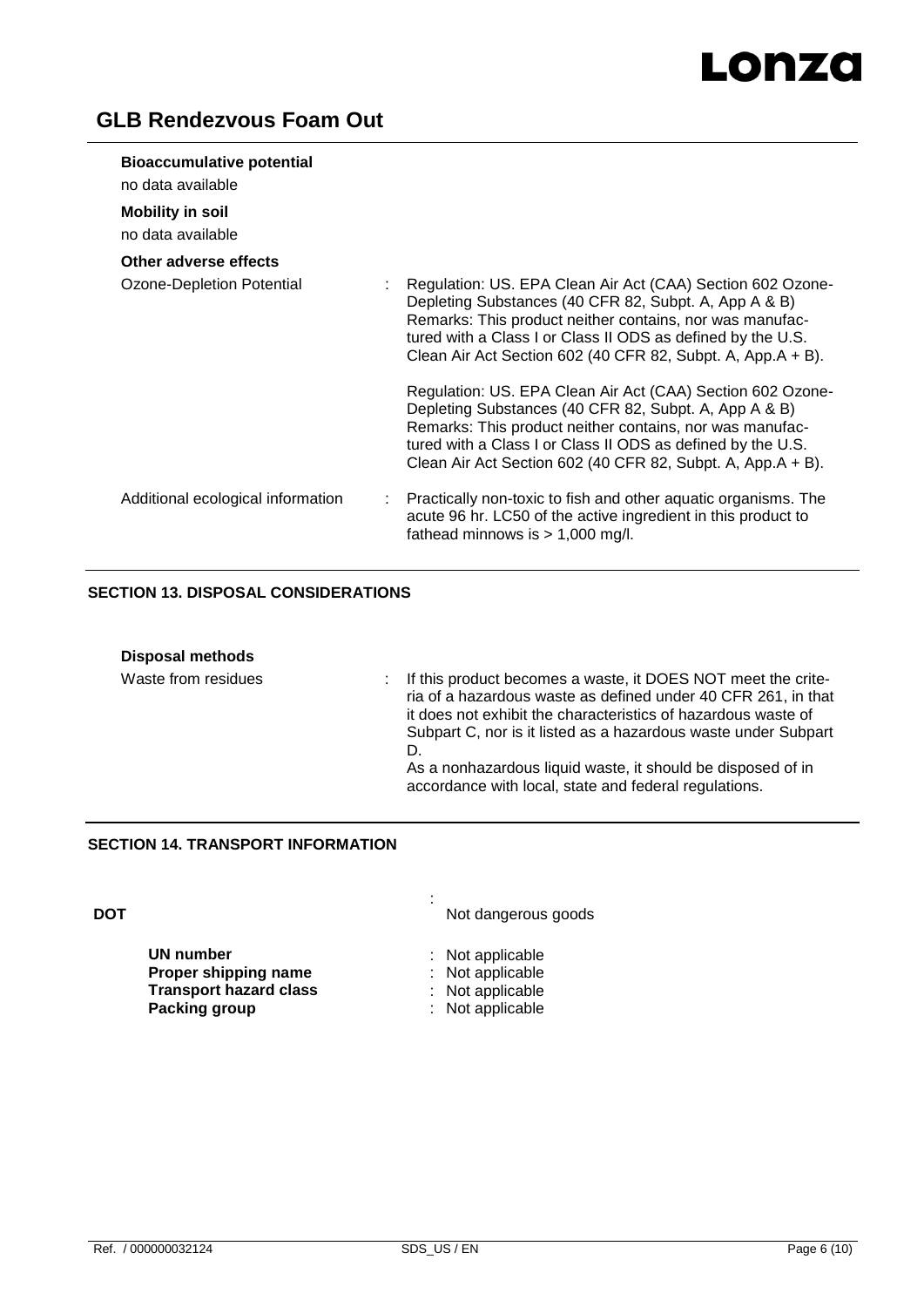| TDG         |                                                                                                   | t | Not dangerous goods                                                  |
|-------------|---------------------------------------------------------------------------------------------------|---|----------------------------------------------------------------------|
|             | UN number<br>Proper shipping name<br><b>Transport hazard class</b><br>Packing group               |   | Not applicable<br>Not applicable<br>Not applicable<br>Not applicable |
| <b>IATA</b> |                                                                                                   |   | Not dangerous goods                                                  |
|             | <b>UN number</b><br>Proper shipping name<br><b>Transport hazard class</b><br><b>Packing group</b> |   | Not applicable<br>Not applicable<br>Not applicable<br>Not applicable |
| <b>IMDG</b> |                                                                                                   |   | Not dangerous goods                                                  |
|             | UN number<br>Proper shipping name<br><b>Transport hazard class</b><br>Packing group               |   | Not applicable<br>Not applicable<br>Not applicable<br>Not applicable |
| <b>ADR</b>  |                                                                                                   |   | Not dangerous goods                                                  |
|             | UN number<br>Proper shipping name<br><b>Transport hazard class</b><br>Packing group               |   | Not applicable<br>Not applicable<br>Not applicable<br>Not applicable |
| <b>RID</b>  |                                                                                                   |   | Not dangerous goods                                                  |
|             | <b>UN number</b><br>Proper shipping name<br><b>Transport hazard class</b><br><b>Packing group</b> |   | Not applicable<br>Not applicable<br>Not applicable<br>Not applicable |
|             | <b>Special precautions for user</b>                                                               |   | none                                                                 |
|             | Transport in bulk according to An-<br>nex II of MARPOL 73/78 and the IBC<br>Code                  |   | Not applicable                                                       |

# **SECTION 15. REGULATORY INFORMATION**

# **EPCRA - Emergency Planning and Community Right-to-Know Act**

## **CERCLA Reportable Quantity**

| Components   | CAS-No.   | Component RQ<br>(lbs) | Calculated<br>product RQ<br>(lbs) |
|--------------|-----------|-----------------------|-----------------------------------|
| Formaldehyde | $50-00-0$ | 100                   |                                   |
|              |           |                       |                                   |

\*: Calculated RQ exceeds reasonably attainable upper limit.

## **SARA 304 Extremely Hazardous Substances Reportable Quantity**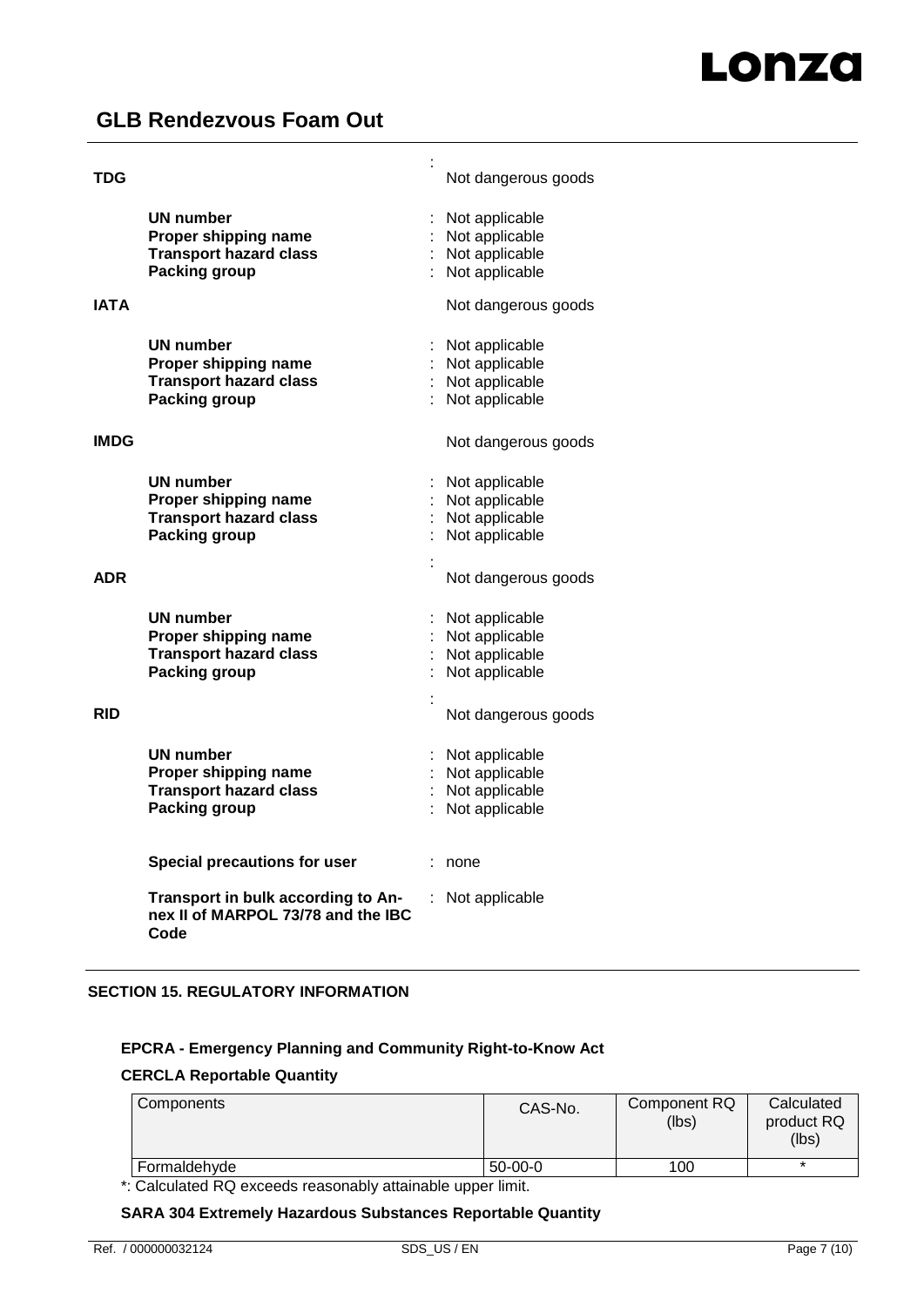

| Components   | CAS-No.   | Component RQ<br>(lbs) | Calculated<br>product RQ |
|--------------|-----------|-----------------------|--------------------------|
|              |           |                       | (lbs)                    |
| Formaldehyde | $50-00-0$ | 100                   |                          |

\*: Calculated RQ exceeds reasonably attainable upper limit.

## **SARA 311/312 Hazards**

See above: SECTION 2. Hazard Identification-GHS Classification

## **SARA 313**

This material does not contain any chemical components with known CAS numbers that exceed the threshold (De Minimis) reporting levels established by SARA Title III, Section 313.

### **Clean Air Act**

This product neither contains, nor was manufactured with a Class I or Class II ODS as defined by the U.S. Clean Air Act Section 602 (40 CFR 82, Subpt. A, App.A + B).

This product neither contains, nor was manufactured with a Class I or Class II ODS as defined by the U.S. Clean Air Act Section 602 (40 CFR 82, Subpt. A, App.A + B).

The following chemical(s) are listed as HAP under the U.S. Clean Air Act, Section 12 (40 CFR 61):

| Components       | CAS-No.   | Concentration   |
|------------------|-----------|-----------------|
| Formaldehyde     | $50-00-0$ | $0.01 - 0.1 \%$ |
| l Ethvlene oxide | 75-21-8   | $0 - 0.0001 \%$ |
| 1.4-Dioxane      | 123-91-1  | $0 - 0.0001 \%$ |

The following chemical(s) are listed under the U.S. Clean Air Act Section 112(r) for Accidental Release Prevention (40 CFR 68.130, Subpart F):

| <b>Components</b> | CAS-No. | Concentration  |
|-------------------|---------|----------------|
| Formaldehyde      | 50-00-0 | $0.01 - 0.1 %$ |
| Ethylene oxide    | 75-21-8 | $0 - 0.0001 %$ |

The following chemical(s) are listed under the U.S. Clean Air Act Section 111 SOCMI Intermediate or Final VOC's (40 CFR 60.489):

| Components            | CAS-No.        | Concentration   |
|-----------------------|----------------|-----------------|
| Oxydipropanol         | 25265-71-8     | $0.01 - 0.1 \%$ |
| Formaldehvde          | $50-00-0$      | $0.01 - 0.1 \%$ |
| Hexa-2,4-dienoic acid | $110 - 44 - 1$ | $0.01 - 0.1 \%$ |
| Sodium benzoate       | 532-32-1       | $0.01 - 0.1 \%$ |
| Ethylene oxide        | 75-21-8        | $0 - 0.0001 %$  |
| 1.4-Dioxane           | 123-91-1       | $0 - 0.0001 %$  |

This product contains the following VOC exemptions listed under the U.S. Clean Air Act Section 450.

| Components           | CAS-No.              | Concentration |
|----------------------|----------------------|---------------|
| Polydimethylsiloxane | 148-62-9<br>c.<br>υσ | 2%            |

### **Clean Water Act**

The following Hazardous Chemicals are listed under the U.S. CleanWater Act, Section 311, Table 117.3:

| Components | CAS-No. | Component RQ |
|------------|---------|--------------|
|            |         |              |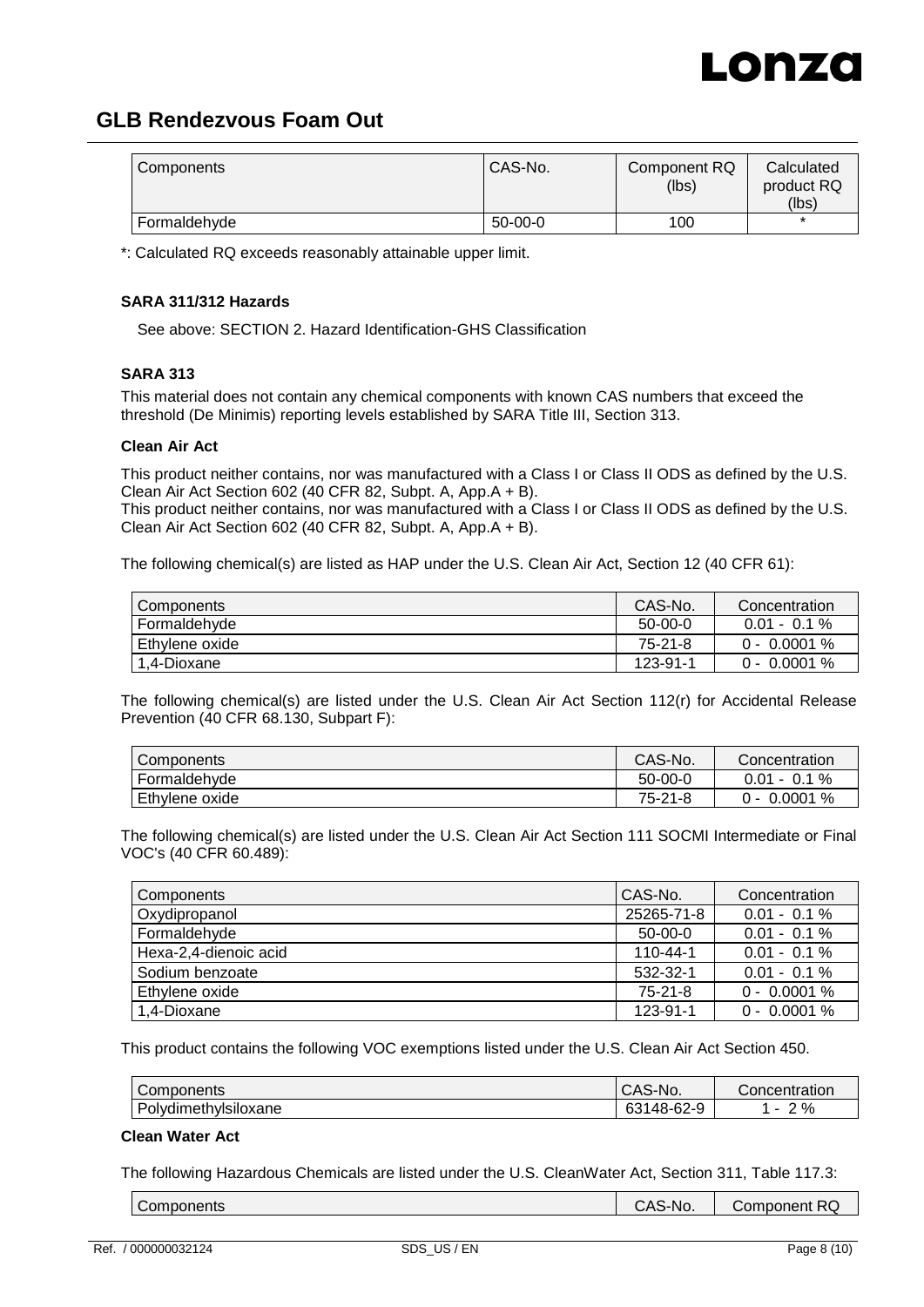

|                                          |                                             | (lbs) |
|------------------------------------------|---------------------------------------------|-------|
| $\overline{\phantom{a}}$<br>Formaldehvde | $50 - 00 - 0$                               | 100   |
| ⌒<br>hvdroxide<br>Sodium                 | <u>ສາດ ລ</u><br>1010<br>ے-ت∵<br>د<br>. U= 1 | 1000  |

The following Hazardous Substances are listed under the U.S. CleanWater Act, Section 311, Table 116.4A:

| Components       | CAS-No.       | Concentration           |
|------------------|---------------|-------------------------|
| Formaldehyde     | $50 - 00 - 0$ | $0.01 - 0.1 \%$         |
| Sodium hydroxide | 1310-73-2     | $0.01\ \%$<br>$0.001 -$ |

This product does not contain any toxic pollutants listed under the U.S. Clean Water Act Section 307

# **US State Regulations**

### **Massachusetts Right To Know**

| `omnononto<br>ponents      | $\Lambda$ $\sim$<br>`S-No.<br>◡ |
|----------------------------|---------------------------------|
| $\sim$<br>ıvde<br>.<br>ונו | гn<br>ne.<br>-יור<br><br>- -    |

### **Pennsylvania Right To Know**

| `omr<br>unenis | No.                         |
|----------------|-----------------------------|
| Water          | -<br>. O-1<br>--<br>JZ<br>ັ |

### **New Jersey Right To Know**

| Components           | CAS-No.    |
|----------------------|------------|
| Water                | 7732-18-5  |
| Polydimethylsiloxane | 63148-62-9 |

## **California Prop. 65**



| <b>Components</b> | CAS-No.       |
|-------------------|---------------|
| Formaldehyde      | $50-00-0$     |
| Ethylene oxide    | $75 - 21 - 8$ |
| 1,4-Dioxane       | 123-91-1      |



**WARNING Reproductive Harm - www.P65Warnings.ca.gov.**

| $\sqrt{C}$<br>טווסו      | $\overline{\phantom{0}}$<br>v.<br>ັ |
|--------------------------|-------------------------------------|
| E+L<br>.<br>oxige<br>$-$ | 75.<br>ົດມ<br>-                     |

### **Canadian lists**

### **NPRI**

| Components                               | CAS-No.       |
|------------------------------------------|---------------|
| $\overline{\phantom{0}}$<br>Formaldehyde | $50 - 00 - 0$ |

### **The components of this product are reported in the following inventories:**

TSCA **: The components of this product are listed on the TSCA Inven**tory of Existing Chemical Substances.